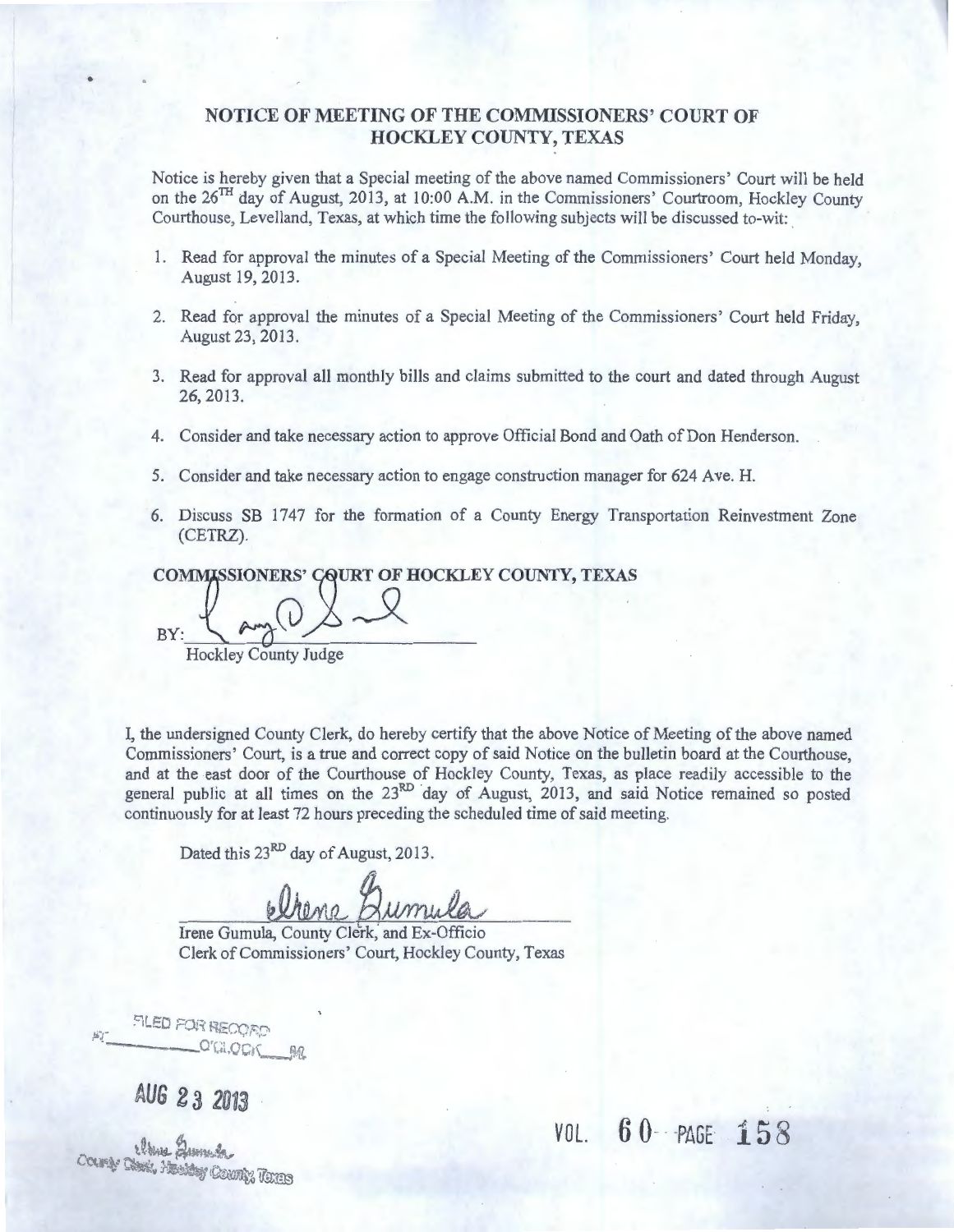#### THE STATE OF TEXAS COUNTY OF HOCKLEY

#### IN THE COMMISSIONER'S COURT OF HOCKLEY COUNTY, TEXAS

#### SPECIAL MEETING AUGUST 26, 2013

Be it remembered that on this the  $26<sup>th</sup>$  day of August A.D. 2013, there came on to be held a Special meeting of the Commissioners' Court, and the Court having convened in Special session at the usual meeting place thereof at the Courthouse in Levelland, Texas, with the following members present to-wit:

| <b>Larry Sprowls</b>       | <b>County Judge</b>                |
|----------------------------|------------------------------------|
| <b>Curtis D. Thrash</b>    | <b>Commissioner Precinct No. 1</b> |
| <b>Larry Carter</b>        | <b>Commissioner Precinct No. 2</b> |
| J. L. "Whitey" Barnett     | <b>Commissioner Precinct No. 3</b> |
| Thomas R "Tommy" Clevenger | <b>Commissioner Precinct No. 4</b> |

Irene Gumula, County Clerk, and Ex-Officio Clerk of Commissioners' Court when the following proceedings were had, to-wit:

Motion by Commissioner Barnett, seconded by Commissioner Thrash, 4 Votes Yes, 0 Votes No, that the Minutes of a Special meeting of the 1st Public Hearing on proposal to increase the total tax revenues of Hockley County, held on the 19<sup>th</sup> day of August A.D. 2013, be approved and stand as read.

Motion by Commissioner Barnett, seconded by Commissioner Clevenger, 4 Votes Yes, 0 Votes No, that the Minutes of a Special meeting of the Commissioners' Court, held on the  $23<sup>rd</sup>$  day of August A.D. 2013, be approved and stand as read

Motion by Commissioner Carter, seconded by Commissioner Thrash, 4 Votes Yes, 0 Votes No, that all monthly claims and bills, submitted to the Court, and dated through August 26, A.D. 2013, be approved and paid as read.

Motion by Commissioner Barnett, seconded by Commissioner Clevenger, 4 Votes Yes, 0 Votes No, that Commissioners' Court approve the Official Bond and Oath of Don Henderson, as per Official Bond and Oath recorded below.

VOL. 6 0 PAGE 159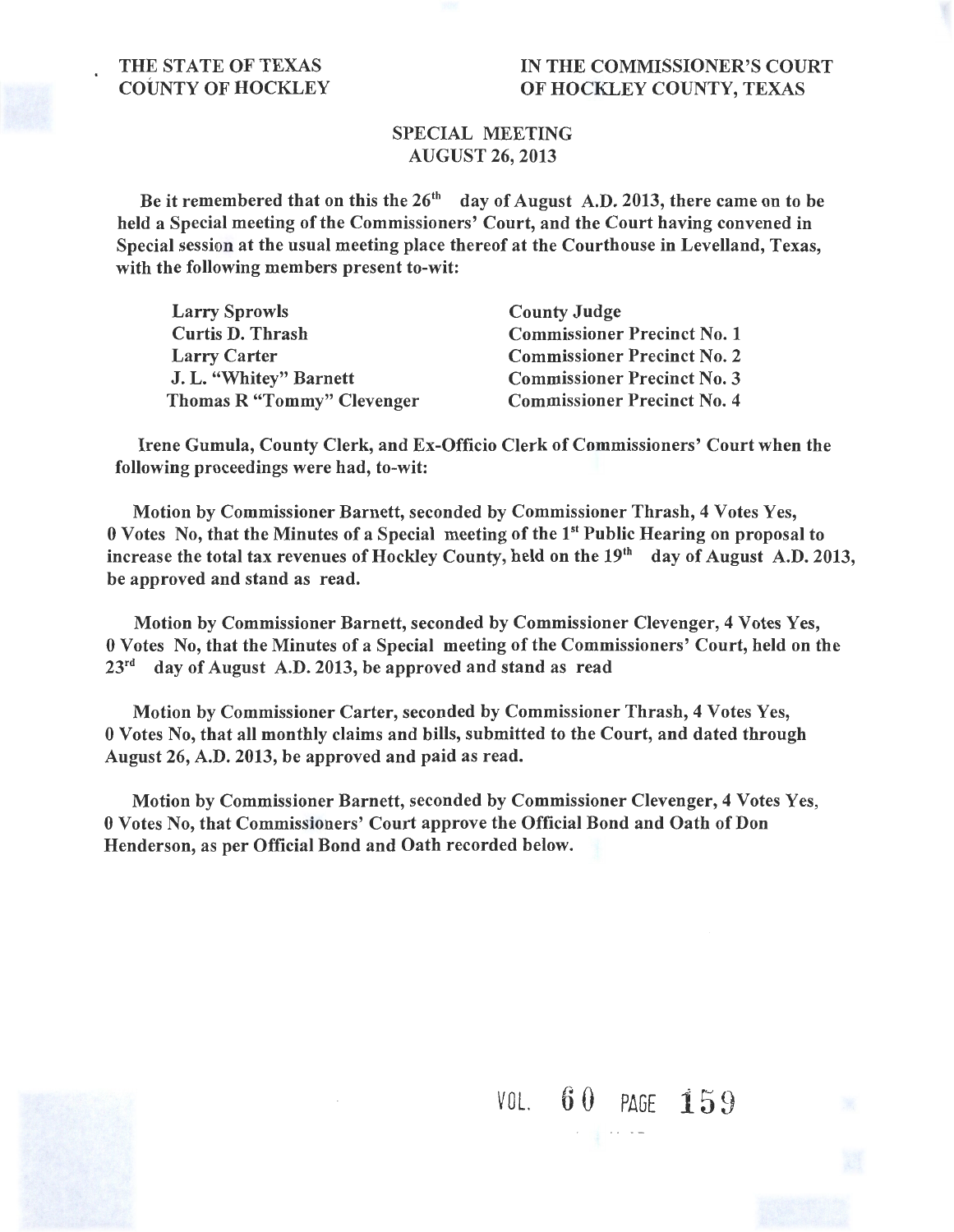Texas



 $O F$ 

SURETY COMPANY . ONE

SS

# **Western Surety Company**

### **OFFICIAL BOND AND OATH**

THE STATE OF TEXAS County of HOCKLEY

KNOW ALL PERSONS BY THESE PRESENTS: BOND No.  $61777820$ 

AMERICA'S OLDEST BONDING COMPANIES

Copy

., 1: .... i ;j~ \

'

| That we. DON HENDERSON<br>WESTERN SURETY COMPANY, a corporation duly licensed to do business in the State of Texas, as Surety, are held                                 | as Principal, and         |
|-------------------------------------------------------------------------------------------------------------------------------------------------------------------------|---------------------------|
| and bound unto <u>County</u>                                                                                                                                            | his successors in office, |
| in the sum of $\frac{2 \text{ Two}}{2}$ Two Thousand and 00/100 DOLLARS (\$2,000.00 ),                                                                                  |                           |
| for the payment of which we hereby bind ourselves and our heirs, executors and administrators, jointly and severally, by                                                |                           |
| these presents.                                                                                                                                                         |                           |
| Dated this 13th day of Rugust 2013.                                                                                                                                     |                           |
| THE CONDITION OF THE ABOVE OBLIGATION IS SUCH, That whereas, the above bounden Principal was on                                                                         |                           |
| the 18th day of May May, 1978, duly Appointed Elected-Appointed<br>to the office of Deputy Sheriff in and for $\frac{8 \text{ HOCKLEY}}{2}$ County, State of Texas, for |                           |
|                                                                                                                                                                         |                           |
| a term of Indefinite year s commencing on the 13th day of August 4. 2013.                                                                                               |                           |

NOW THEREFORE, if the said Principal shall well and faithfully perform and discharge all the duties required of him by law as the aforesaid officer, and shall  $4$ 

To faithfully perform the duties of office

then this abligation to be void, otherwise to remain in full force and effect.

**PROVIDED, HOWEVER**, that regardless of the number of years this bond may remain in force and the number of claims which may be made against this bond, the liability of the Surety shall not be cumulative and the aggregate liakility of the Surety for any and all claims, suits, or actions under this bond shall not exceed the amount stated above.  $\overline{AB}$   $\overline{AB}$  evision of the bond amount shall not be cumulative.

~DED'-iJ~ER, that this bond may be cancelled by the Surety by sending written notice to the party to 'lf.<sup>1</sup> whom this bond is payable stating that, not less than thirty (30) days thereafter, the Surety's liability hereunder shall terminate as to subsequent acts of the Principal.

WESTE

~£\_\_\_ Principal

SURETX

Paul T. Bruflat Senior Vice President

COMPANY

Form 862-A-1-2010<br>Science Cool Cool Cool West ERN SURETY COMPANY • ONE OF AMERICALS OLDEST BONDING COMPANIES COOL

' '. י<br>|<br>|<br>|<br>|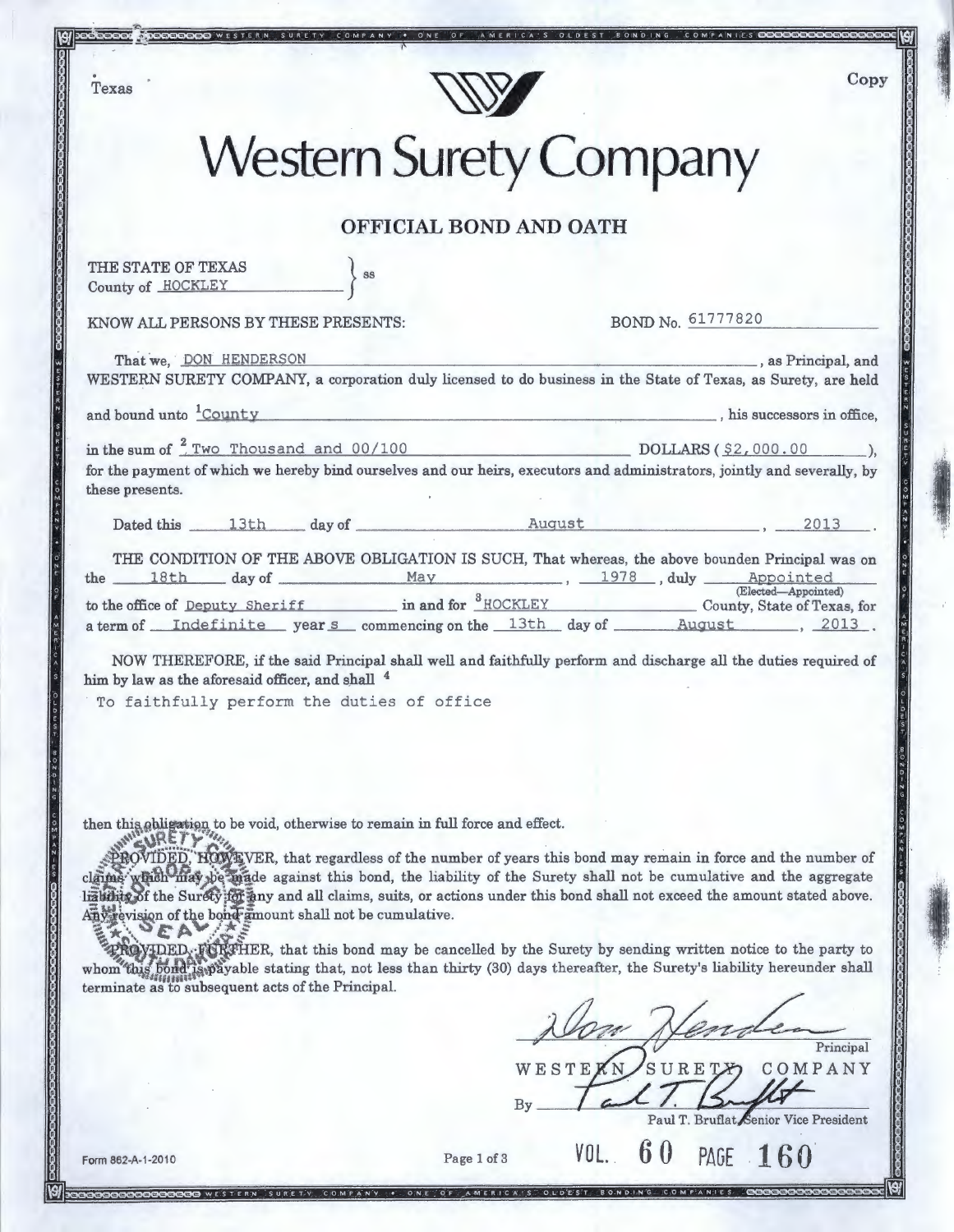Copy

**BUS** 

'a

 $\frac{1}{2}$  $\ddot{\phantom{a}}$  $\mathbf{r}$ 

 $56,$ 

海辺れた

I I , I . *iP* 

ACKNOWLEDGMENT OF PRINCIPAL

| THE STATE OF TEXAS                                                                                       |                                                                                                                             |
|----------------------------------------------------------------------------------------------------------|-----------------------------------------------------------------------------------------------------------------------------|
|                                                                                                          |                                                                                                                             |
| Nockley<br>County of __                                                                                  |                                                                                                                             |
| Before me,                                                                                               | on this day, personally appeared                                                                                            |
| NENGERSON                                                                                                | , known to me to be the person whose name is subscribed to                                                                  |
|                                                                                                          | the foregoing instrument and acknowledged to me that he executed the same for the purposes and consideration therein        |
| expressed.                                                                                               |                                                                                                                             |
| Given under my hand and seal of office at Levelland<br>21 st day of August 2013                          | , Texas, this                                                                                                               |
|                                                                                                          |                                                                                                                             |
|                                                                                                          |                                                                                                                             |
| <b>F CADDEL</b>                                                                                          | Caddley<br>1/201/01 County, Texas                                                                                           |
| <b>SEAL</b>                                                                                              |                                                                                                                             |
| Comm. Expires 02-26-2017                                                                                 |                                                                                                                             |
|                                                                                                          |                                                                                                                             |
|                                                                                                          | OATH OF OFFICE                                                                                                              |
|                                                                                                          | (COUNTY COMMISSIONERS and COUNTY JUDGE)                                                                                     |
|                                                                                                          |                                                                                                                             |
| I.                                                                                                       | , do solemnly swear (or affirm) that I will faithfully execute                                                              |
| the duties of the office of                                                                              | of the State of                                                                                                             |
|                                                                                                          | Texas, and will to the best of my ability preserve, protect, and defend the Constitution and laws of the United States      |
|                                                                                                          | and of this State; and I furthermore solemnly swear (or affirm) that I have not directly nor indirectly paid, offered, or   |
|                                                                                                          | promised to pay, contributed, nor promised to contribute any money, or valuable thing, or promised any public office or     |
|                                                                                                          | employment, as a reward for the giving or withholding a vote at the election at which I was elected; and I furthermore      |
|                                                                                                          | solemnly swear (or affirm) that I will not be, directly or indirectly, interested in any contract with or claim against the |
|                                                                                                          | County, except such contracts or claims as are expressly authorized by law and except such warrants as may issue to me      |
| as fees of office. So help me God.                                                                       |                                                                                                                             |
|                                                                                                          | Signed                                                                                                                      |
|                                                                                                          |                                                                                                                             |
|                                                                                                          |                                                                                                                             |
|                                                                                                          |                                                                                                                             |
|                                                                                                          |                                                                                                                             |
|                                                                                                          |                                                                                                                             |
|                                                                                                          | County, Texas                                                                                                               |
|                                                                                                          |                                                                                                                             |
|                                                                                                          |                                                                                                                             |
|                                                                                                          |                                                                                                                             |
|                                                                                                          | <b>OATH OF OFFICE</b><br>(General)                                                                                          |
|                                                                                                          |                                                                                                                             |
| I.                                                                                                       | $\hspace{1.5cm}$ , do solemnly swear (or affirm) that I will faithfully                                                     |
|                                                                                                          | of the State of Texas,                                                                                                      |
|                                                                                                          | and will to the best of my ability preserve, protect, and defend the Constitution and laws of the United States and of this |
| <b>SEAL</b><br>execute the duties of the office of                                                       | State; and I furthermore solemnly swear (or affirm) that I have not directly nor indirectly paid, offered, or promised to   |
|                                                                                                          | pay, contributed, nor promised to contribute any money, or valuable thing, or promised any public office or employment,     |
| as a reward for the giving or withholding a vote at the election at which I was elected. So help me God. |                                                                                                                             |
|                                                                                                          | Signed                                                                                                                      |
|                                                                                                          |                                                                                                                             |
|                                                                                                          |                                                                                                                             |
|                                                                                                          |                                                                                                                             |
|                                                                                                          |                                                                                                                             |
| <b>SEAL</b>                                                                                              | County, Texas                                                                                                               |
|                                                                                                          |                                                                                                                             |
|                                                                                                          | VOL.<br>60<br>PAGE 161<br>Page 2 of 3                                                                                       |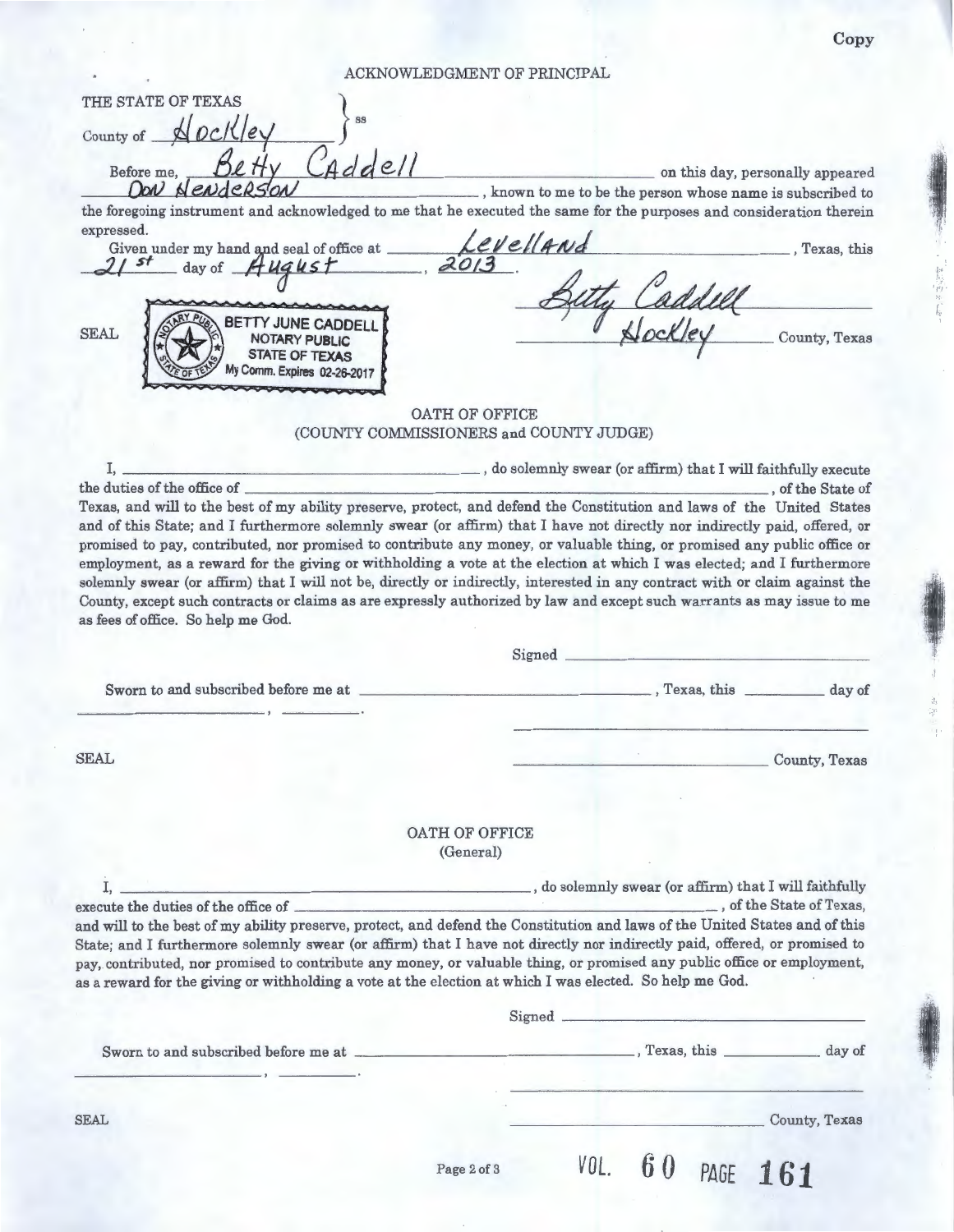|                                                                                                                                                                                                                                                                                                                                                                                                                      |                                                 |                                     | Copy          |
|----------------------------------------------------------------------------------------------------------------------------------------------------------------------------------------------------------------------------------------------------------------------------------------------------------------------------------------------------------------------------------------------------------------------|-------------------------------------------------|-------------------------------------|---------------|
| THE STATE OF TEXAS<br>SS<br>County of Dackley                                                                                                                                                                                                                                                                                                                                                                        |                                                 |                                     |               |
| The foregoing bond of<br>$\frac{1}{2}$ in and for $\frac{1}{2}$                                                                                                                                                                                                                                                                                                                                                      |                                                 |                                     | <u>as</u> as  |
| approved in open Commissioner's Court.                                                                                                                                                                                                                                                                                                                                                                               |                                                 | County and State of Texas, this day |               |
| ATTEST:                                                                                                                                                                                                                                                                                                                                                                                                              |                                                 |                                     |               |
|                                                                                                                                                                                                                                                                                                                                                                                                                      | Clerk                                           |                                     | County Judge, |
| County Court __                                                                                                                                                                                                                                                                                                                                                                                                      | County                                          |                                     | County, Texas |
| THE STATE OF TEXAS                                                                                                                                                                                                                                                                                                                                                                                                   |                                                 |                                     |               |
| County of                                                                                                                                                                                                                                                                                                                                                                                                            |                                                 |                                     |               |
|                                                                                                                                                                                                                                                                                                                                                                                                                      |                                                 |                                     |               |
|                                                                                                                                                                                                                                                                                                                                                                                                                      |                                                 |                                     |               |
| o'clock ___ M., in the Records of Official Bonds of said County in Volume ____________________, on page                                                                                                                                                                                                                                                                                                              |                                                 |                                     |               |
| Texas, the day and year last above written.                                                                                                                                                                                                                                                                                                                                                                          |                                                 |                                     | Clerk         |
|                                                                                                                                                                                                                                                                                                                                                                                                                      |                                                 |                                     |               |
|                                                                                                                                                                                                                                                                                                                                                                                                                      | ACKNOWLEDGMENT OF SURETY<br>(Corporate Officer) |                                     |               |
| STATE OF SOUTH DAKOTA $\Bigg\}$ $_{\rm ss}$<br>County of Minnehaha                                                                                                                                                                                                                                                                                                                                                   |                                                 |                                     |               |
| Before me, a Notary Public, in and for said County and State on this 13th day of August                                                                                                                                                                                                                                                                                                                              |                                                 |                                     |               |
| person who subscribed the name of WESTERN SURETY COMPANY, Surety, to the foregoing instrument as the<br>aforesaid officer and acknowledged to me that he executed the same as his free and voluntary act and deed, and as the<br>free and voluntary act and deed of such corporation for the uses and purposes therein set forth.<br>S. EICH<br>SEAL NOTARY PUBLIC (SEAL)<br>My Commission Expires February 12, 2015 |                                                 | S. Eich                             | Notary Public |
|                                                                                                                                                                                                                                                                                                                                                                                                                      |                                                 |                                     |               |

*VOL. 60* PAGE *<sup>162</sup>*'

**. In 1 A** i. ik.

 $\frac{1}{3}$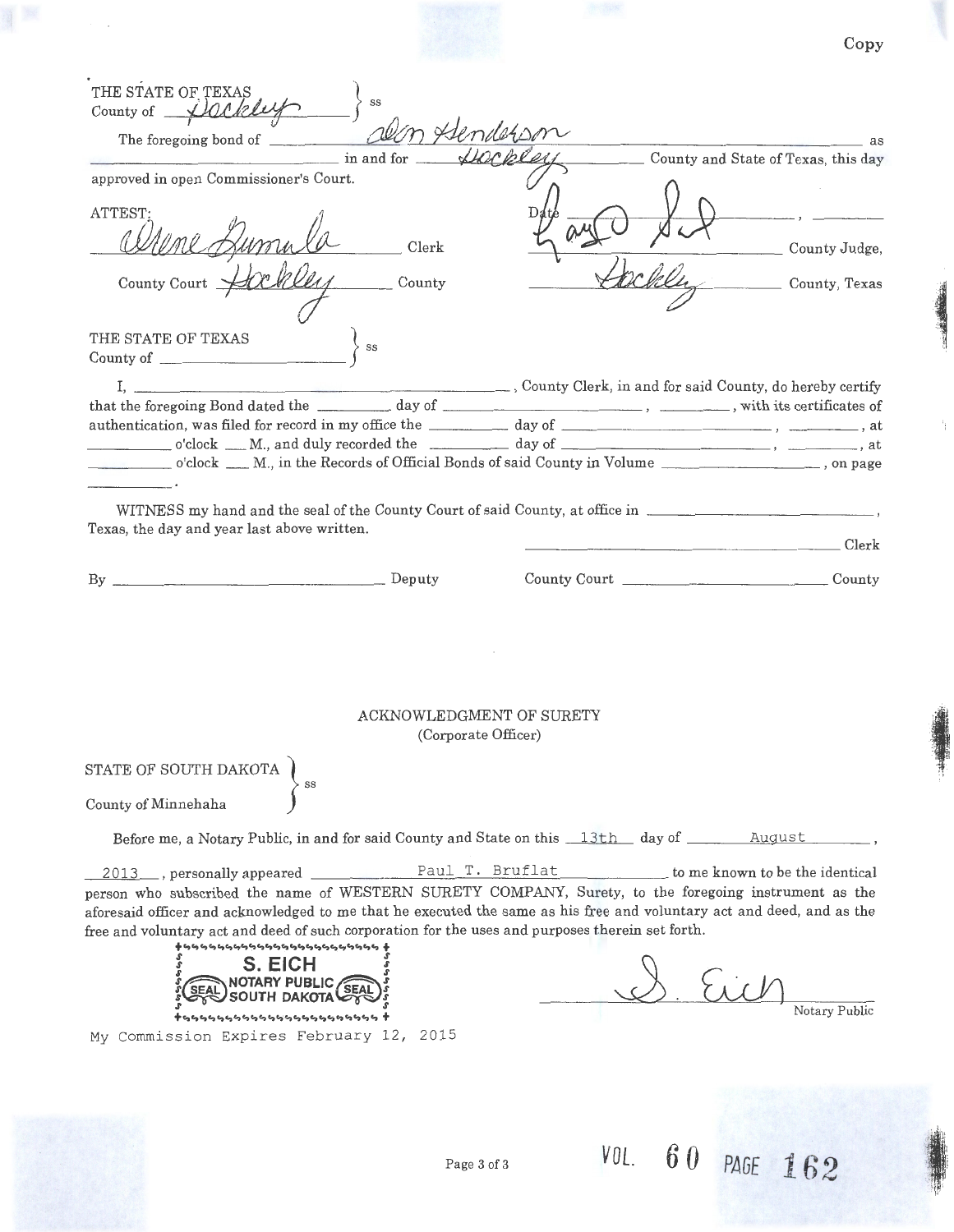

Motion by Commissioner Carter, seconded by Commissioner Clevenger, 4 Votes Yes, 0 Votes No, that Commissioners' Court approve the agreement with Teinert to be the construction manager for 624 Ave. H.

Commissioners' Court discussed SB1747 for the formation of County Energy Transportation Reinvestment Zone (CETRZ). No action taken.

## *VOL.*  $60$  PAGE  $163$